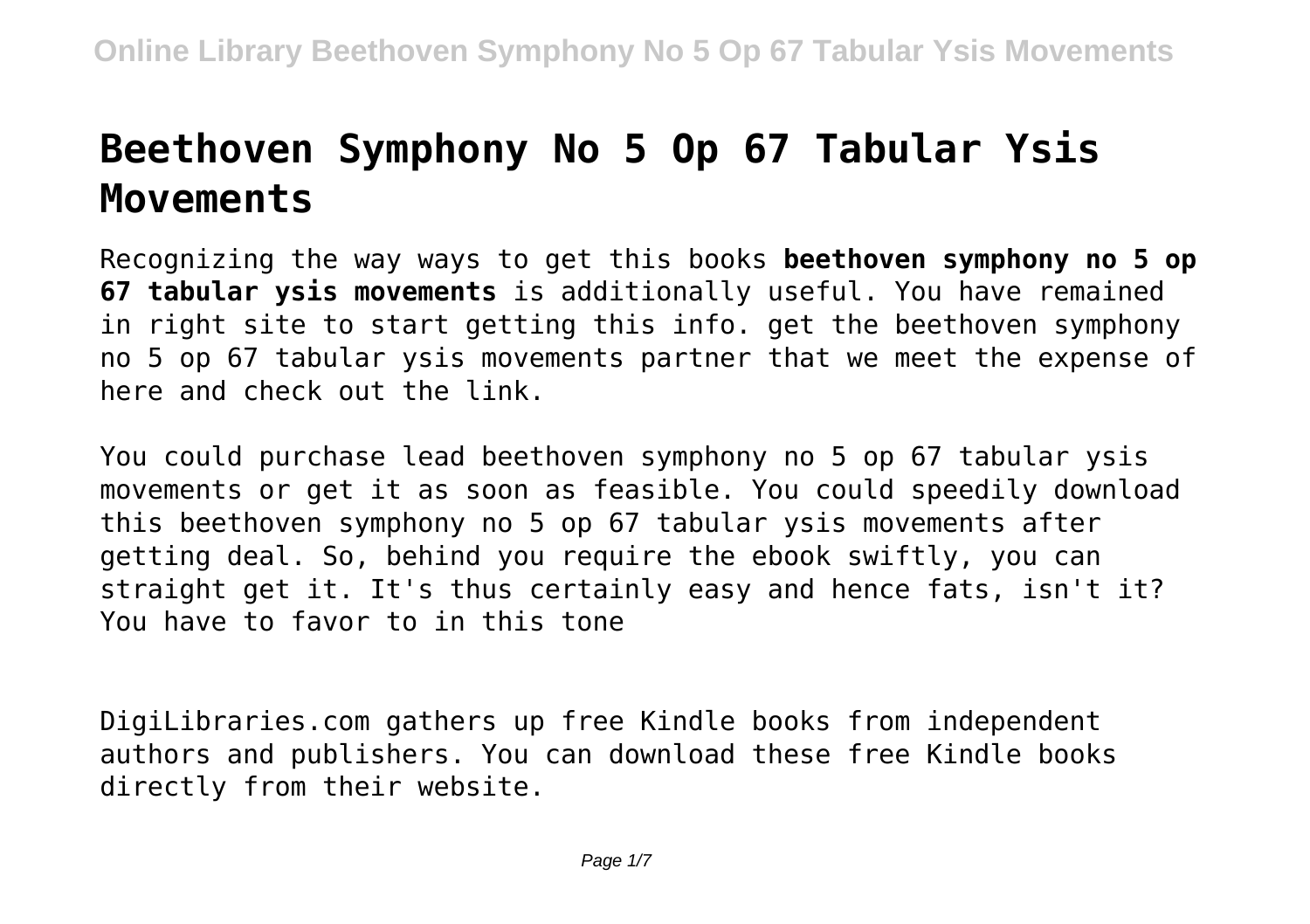**Beethoven Symphony no. 5 in C minor, Op. 67 - Download ...** When the trip was cancelled, he temporarily stopped work on the symphony as well. The bulk of the Fifth was composed between spring 1807 and early 1808, together with some other pieces such as the Sixth Symphony and the Cello Sonata op. 69. In March 1808 Beethoven completed the autograph of the entire score.

**Symphony No.5, Op.67 (Beethoven, Ludwig van) - IMSLP: Free ...** Ludwig van Beethoven (1770 - 1827) Symphony no. 5 in C minor, Op. 67 IV Allegro Wiener Philharmoniker Leonard Bernstein Konzerthaus, Vienna, 1977.

**Symphony No. 5 in C minor, Op. 67 (Ludwig van Beethoven)** High quality sheet music for "Symphony No.5, Op. 67 In C Minor, 1St Movement" by Ludwig van Beethoven to download in PDF and print. Arranged for Clarinet and Piano

**Beethoven - Symphony No. 5 (Proms 2012) - YouTube** Symphony No.9 in D minor, Op.125 ("Choral") Sinfonia in C minor, Hess 298 [sketches] The "Jena" Symphony in C once attributed to Beethoven was actually written by Friedrich Witt.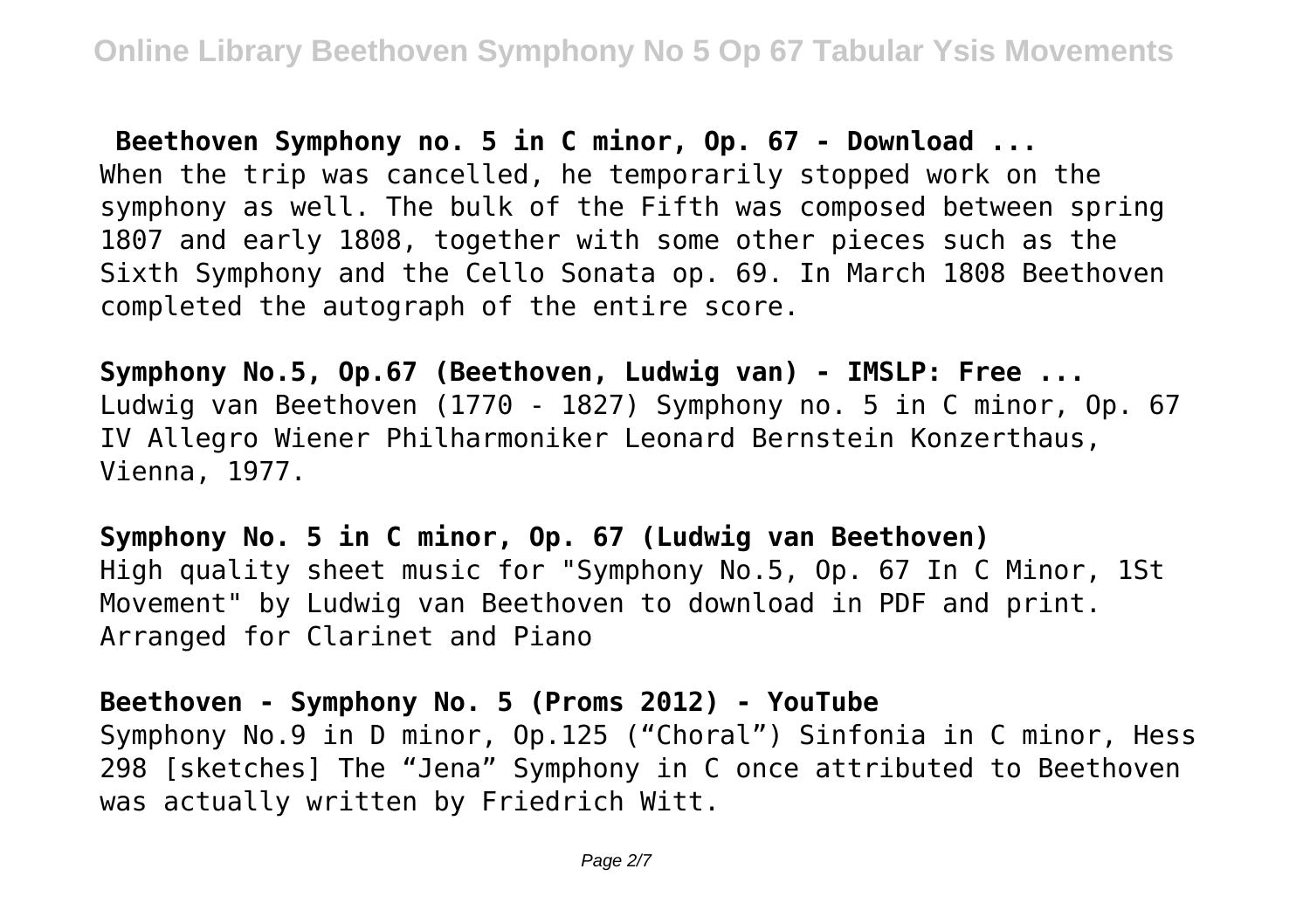### **Beethoven's Symphony No. 5 in C Minor, Op. 67 : NPR**

The Symphony No. 5 in C minor, Op. 67, was finished and first performed in 1808. It achieved fame soon enough, going on to become one of the most popular compositions in classical music. Beethoven was in his mid-thirties: his personal life was troubled by increasing deafness. In the world at large, the period was marked by the Napoleonic Wars.

**Ludwig van Beethoven "Symphony No.5, Op. 67 In C Minor ...** Beethoven: Symphony No. 5 in C Minor, Op. 67: IV. Allegro - Presto (Mono Rehearsal Version) (4:46) A conductor of incandescent energy and exquisite refinement, Guido Cantelli was born in Novara in 1920.

**Guido Cantelli - Beethoven: Symphony No. 5, Op. 67 ...** Beethoven worked on the Fifth Symphony for more than four years, completing it in 1808, and introducing it on December 22 of that year at what must have been one of the most extraordinary concerts in history. The marathon program included the Fifth and Sixth Symphonies; the Choral Fantasy, Op. 80; the Fourth Piano Concerto; and parts of the Mass in C. Vienna was in the grip of exceptionally ...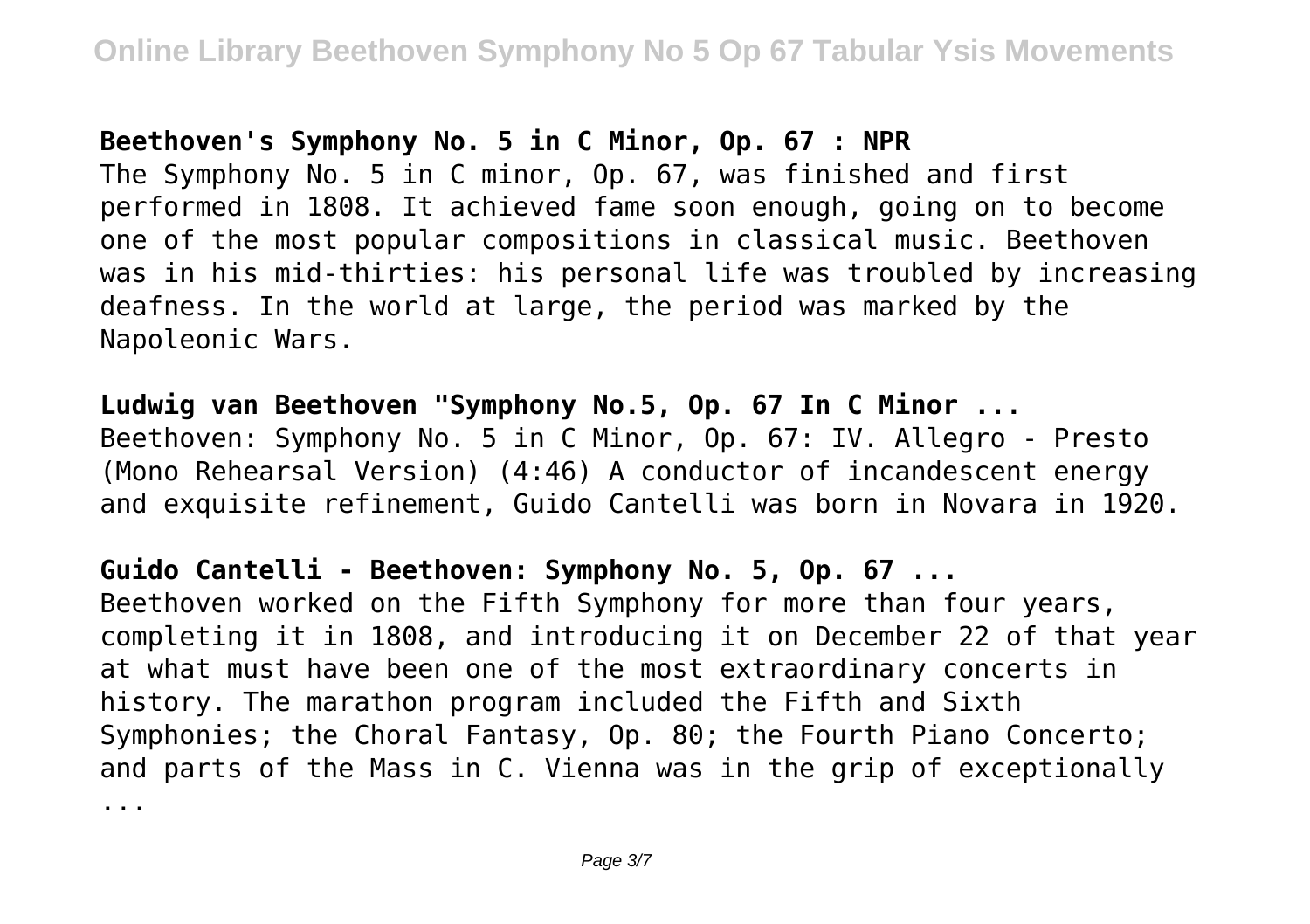**Symphony No. 5 in C Minor, Op. 67 | symphony by Beethoven** Prom 12: Beethoven Cycle -- Symphonies Nos. 5 & 6 Beethoven - Symphony No. 5 in C minor, Op. 67 1 - Allegro con brio 2 - Andante con moto 3 - Scherzo. Allegr...

**Chapter 34 - Listening Guide Quiz 24: Beethoven: Symphony ...** Browse: Beethoven - Symphony No. 5 in C minor, Op. 67 This page lists all recordings of Symphony No. 5 in C minor, Op. 67 by Ludwig van Beethoven (1770-1827). Showing 41 - 50 of 628 results

## **Symphony No. 5 (Beethoven) - Wikipedia**

Symphony No. 5 in C Minor, Op. 67, orchestral work by German composer Ludwig van Beethoven, widely recognized by the ominous four-note opening motif—often interpreted as the musical manifestation of "fate knocking at the door"—that recurs in various guises throughout the composition. The symphony

## **BEETHOVEN: Symphony No. 5, Op. 67 - OCM Digital Hall**

When he resumed work on the Fifth, it was in tandem with a new symphony, the "Pastoral." Both symphonies had their first performances December 22, 1808, on an ill-fated mega-concert that also included vocal pieces as well as the premieres of the Choral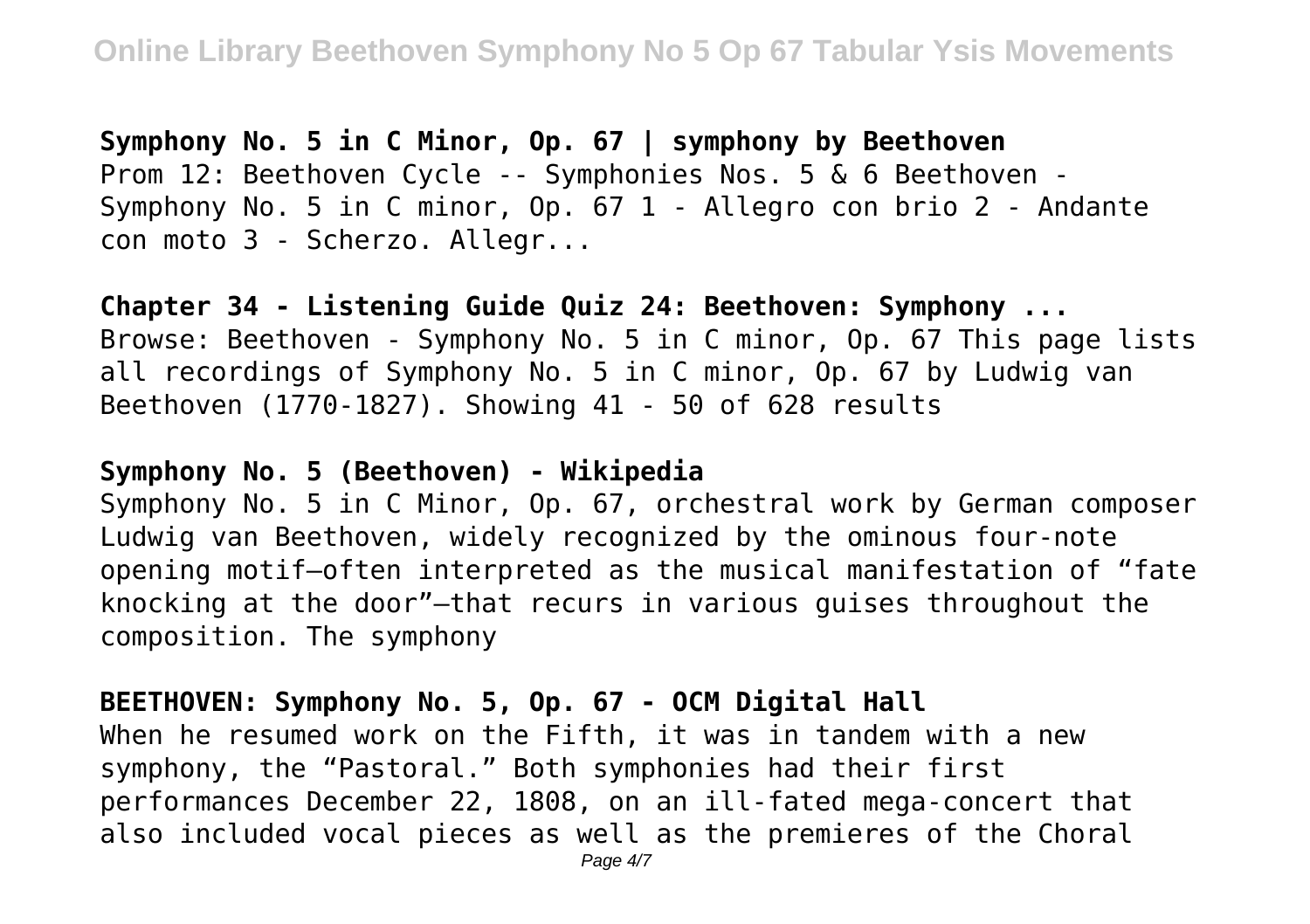Fantasy and Piano Concerto No. 4, with the composer in his last public appearance as soloist.

### **Symphony No. 5 in C Minor - Free sheet music**

Ludwig van Beethoven's Piano Sonata No. 5 in C minor, Op. 10, No. 1 was composed some time during 1796–98.. The first movement of the sonata has a 3 4 meter, the second movement 2 4, and the final movement 2 2.Beethoven's Piano Sonata No. 5 is a first-period composition, anticipating more notable C minor works such as the Pathétique Sonata and the Fifth Symphony in its nervous energy.

#### **Symphony no. 5 (C minor) op. 67 - Beethoven**

The first sketches for Symphony No.5 date from the period during 1803-04 when Beethoven was working on Symphony No. 3 "Eroica". The same sketch books also show preliminary work on Symphony No.4, Symphony No.6, Piano Concerto No.4, and Fidelio. Symphony No.5 was to be his first symphony in a minor key.

**Beethoven: Symphony No. 5 in C minor, Op. 67 (page 5 of 63 ...** Info for Beethoven: Symphony No. 5, Op. 67 (Remastered). A conductor of incandescent energy and exquisite refinement, Guido Cantelli was born in Novara in 1920. His rise to international prominence began in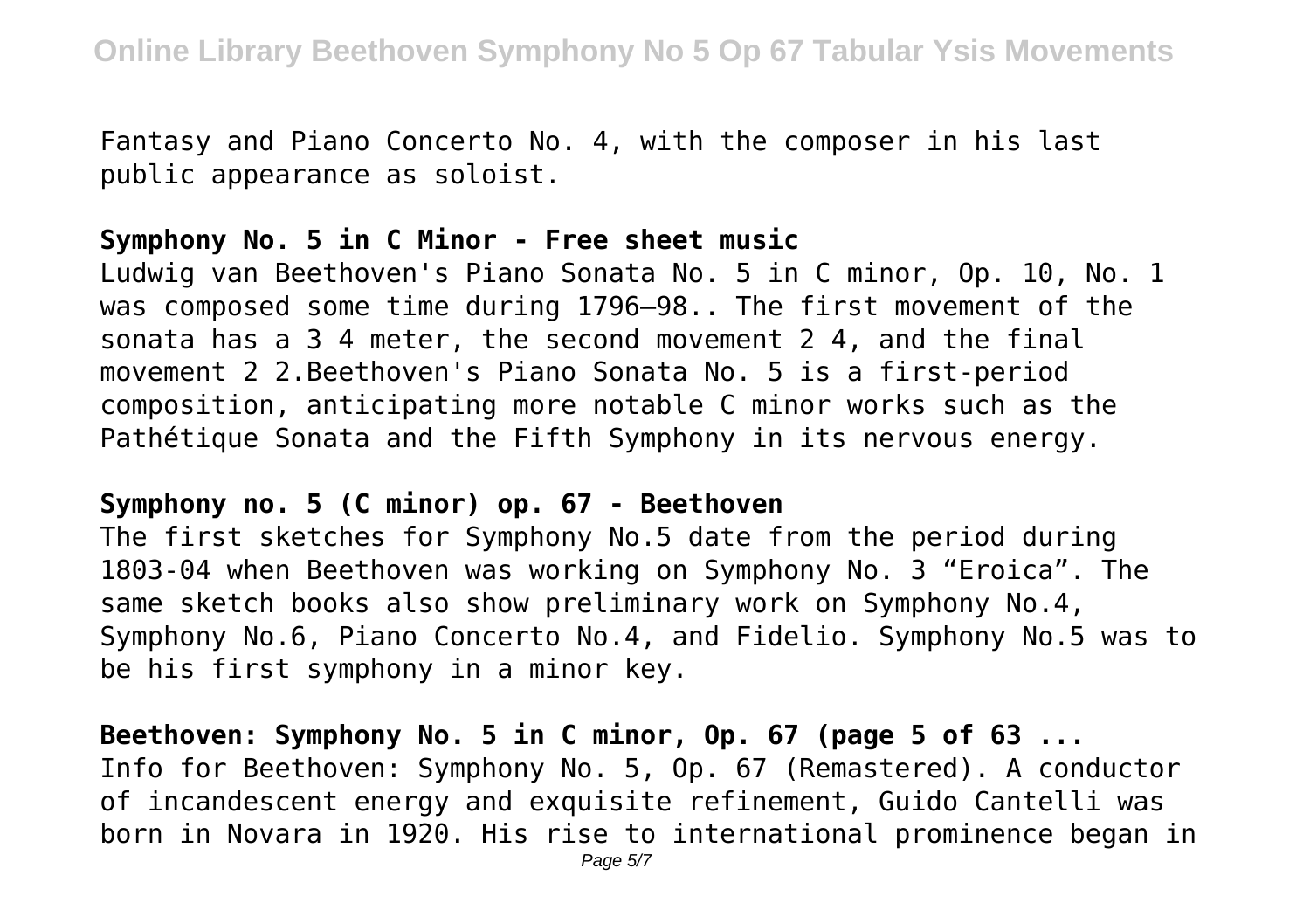1948, when he captured Arturo Toscanini's attention at La Scala.

## **About BEETHOVEN's Symphony No. 5 in C Minor, op. 67**

Ludwig van Beethoven: Symphony No.5 In C Minor Op.67: Orchestra: Miniature Score Orchestra Eulenburg. 13.99 GBP - Sold by Musicroom UK. Similar items. Details. Details. Ludwig van Beethoven: Symphony No. 5 In C Minor Op.67: Orchestra: Miniature Orchestra Dover Publications. 6.95 GBP - Sold by Musicroom UK. Similar items.

**Symphony No. 5 in C minor… | Details | AllMusic** Start studying Chapter 34 - Listening Guide Quiz 24: Beethoven: Symphony No. 5 in C Minor, Op. 67, III and IV. Learn vocabulary, terms, and more with flashcards, games, and other study tools.

## **Beethoven Symphony No 5 Op**

The Symphony No. 5 in C minor of Ludwig van Beethoven, Op. 67, was written between 1804 and 1808. It is one of the best-known compositions in classical music and one of the most frequently played symphonies, and it is widely considered one of the cornerstones of western music. First performed in Vienna's Theater an der Wien in 1808, the work achieved its prodigious reputation soon afterward.